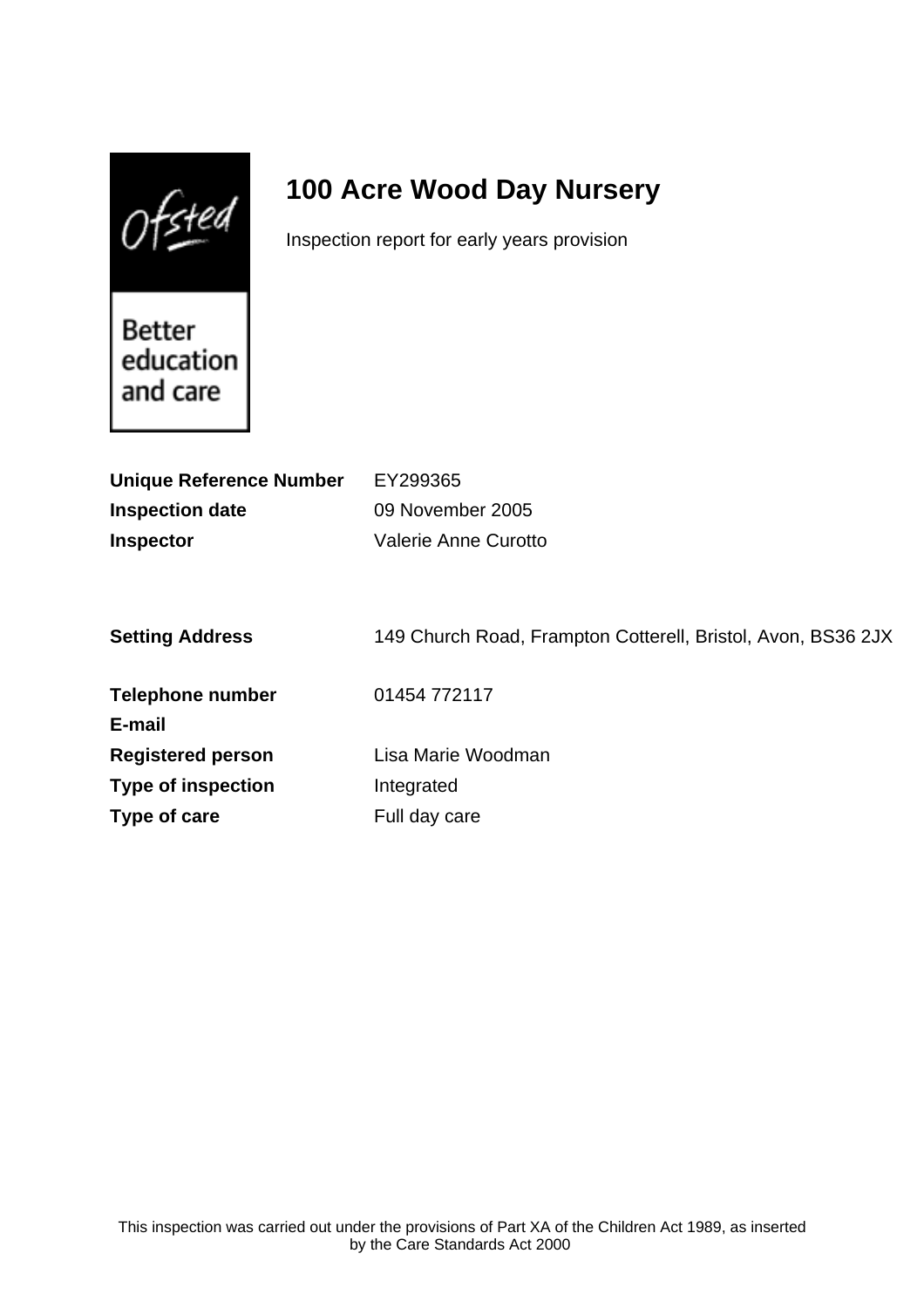## **ABOUT THIS INSPECTION**

The purpose of this inspection is to assure government, parents and the public of the quality of childcare and, if applicable, of nursery education. The inspection was carried out under Part XA Children Act 1989 as introduced by the Care Standards Act 2000 and, where nursery education is provided, under Schedule 26 of the School Standards and Framework Act 1998.

This report details the main strengths and any areas for improvement identified during the inspection. The judgements included in the report are made in relation to the outcomes for children set out in the Children Act 2004; the National Standards for under 8s day care and childminding; and, where nursery education is provided, the Curriculum guidance for the foundation stage.

The report includes information on any complaints about the childcare provision which Ofsted has received since the last inspection or registration or 1 April 2004 whichever is the later.

## **The key inspection judgements and what they mean**

Outstanding: this aspect of the provision is of exceptionally high quality Good: this aspect of the provision is strong Satisfactory: this aspect of the provision is sound Inadequate: this aspect of the provision is not good enough

For more information about early years inspections, please see the booklet Are you ready for your inspection? which is available from Ofsted's website: www.ofsted.gov.uk.

# **THE QUALITY AND STANDARDS OF THE CARE AND NURSERY EDUCATION**

On the basis of the evidence collected on this inspection:

The quality and standards of the care are good. The registered person meets the National Standards for under 8s day care and childminding.

The quality and standards of the nursery education are good.

## **WHAT SORT OF SETTING IS IT?**

100 Acre Wood Day Nursery, is a privately owned establishment which opened in 1999. It has been under the current management since November 2004. The nursery operates from a semi-detached property in the village of Frampton Cotterell, South Gloucestershire. Up to 26 children aged 3 months to 5 years are cared for in age-related groups. Babies and children under 2 years are located on the first floor. They have use of 3 play areas and a separate sleeping room. Children aged 2 to 5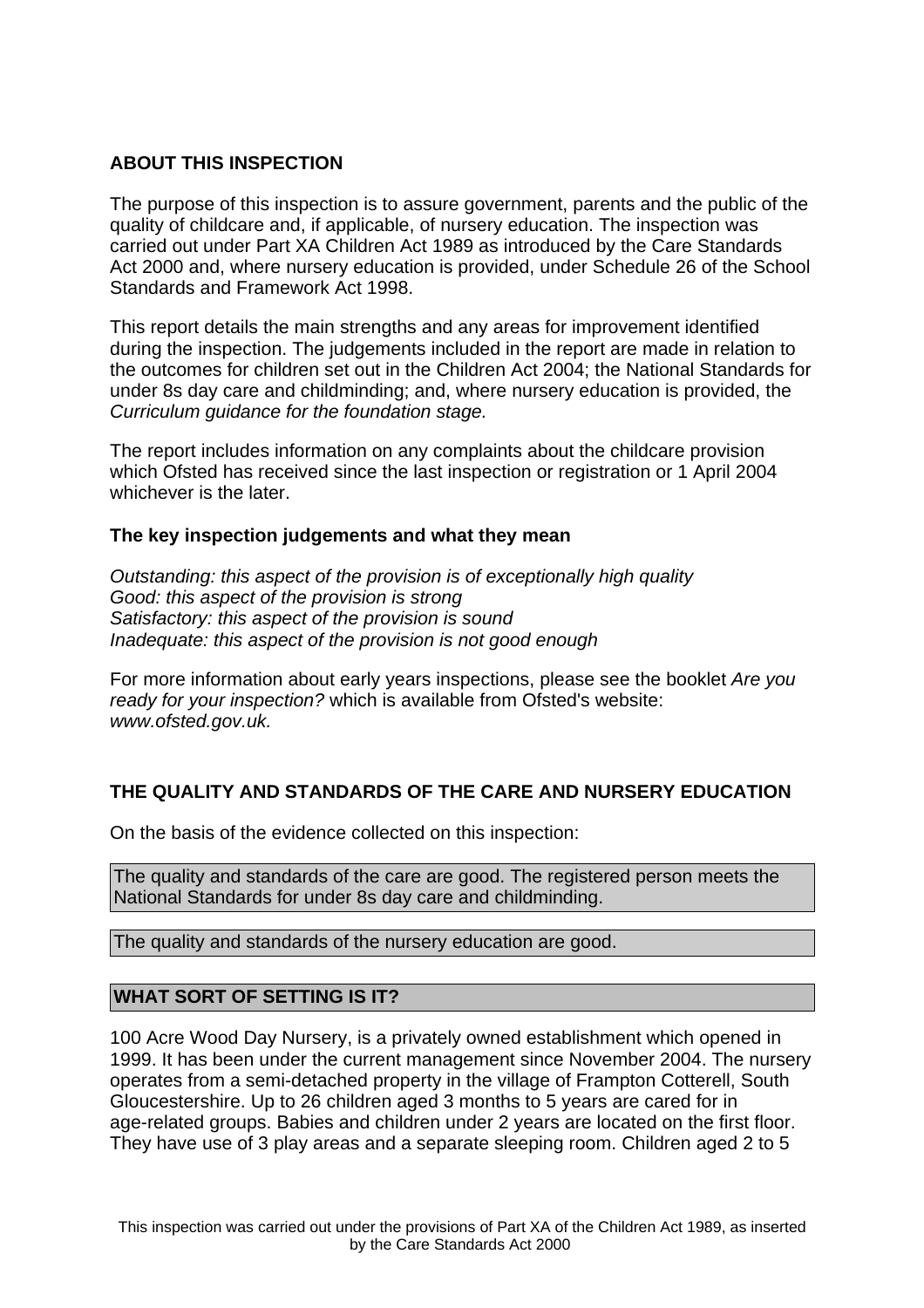years are accommodated in 2 rooms on the ground floor which also includes an additional craft room, kitchen and office. Children's meals are prepared on the premises each day. There is a fully enclosed rear garden which is suitable for outdoor play.

The nursery is open all year round, from 07.30 to 18.00 hours. There are 54 children on roll, including 18 who receive funding for nursery education. The staff team of 7 include 5 who hold a relevant child care qualification and another is currently training. The setting receives support from the local authority.

## **THE EFFECTIVENESS OF THE PROVISION**

## **Helping children to be healthy**

The provision is good.

A wide range of policies and procedures are in place to promote children's health and wellbeing. Daily routines give staff clear responsibilities and ensure areas used by children are clean and hygienic. Babies are protected by good routines for nappy changing and older children confidently undertake hand washing, independently. Children learn how to keep their bodies healthy as a regular part of topic work and when using resources, such as dental equipment.

Children benefit from well balanced, nutritious meals and snacks. The varied menu ensures the majority of children enjoy meals and eat well. Their individual health and dietary needs are met by staff who take care to obtain appropriate information from parents and maintain accurate records. Young children are able to rest and sleep in comfortable surroundings and quiet periods are built into the day for older children. Children eagerly use a range of equipment outdoors which supports their physical development. Older children have regular opportunities to develop individual skills, when balancing on stilts and to play ring games together, such as 'Farmer's Den'. Babies and young children investigate play tunnels and enjoy crawling through tents in the play room.

## **Protecting children from harm or neglect and helping them stay safe**

The provision is good.

Children's safety is promoted by an effective range of procedures which all staff are familiar with. These include entry systems and use of the visitors book. A system of daily and weekly checks are undertaken by staff, which ensures equipment and areas used by children are safe. The use of stair gates to prevent children's unsupervised access to hazardous areas is maintained well; there are prominent signs reinforcing their use to staff and parents. Routines are in place to ensure sleeping children are monitored effectively. Older children safely negotiate their way around their surroundings and are familiar with rules to protect themselves when playing outside. They become aware of their own safety; announcing 'I've got a spillage', to ensure spilt water at lunch time is quickly mopped up by staff. Risk assessments for outings are well considered and there are comprehensive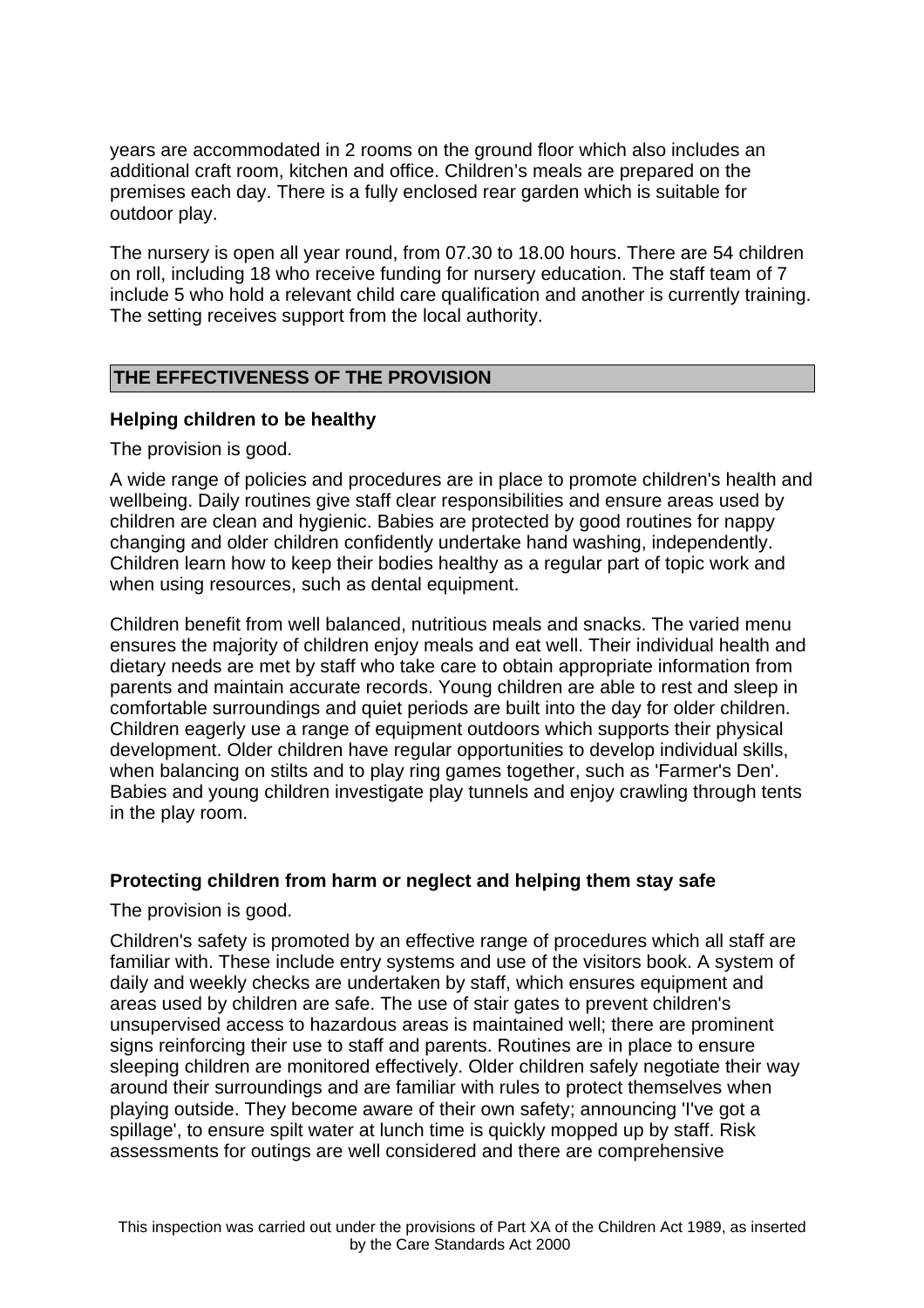evacuation procedures to protect children. Staff's knowledge and understanding of first aid and child protection further safeguards children.

## **Helping children achieve well and enjoy what they do**

The provision is good.

Children appear happy and secure, familiar with key staff and daily routines. Activities are planned well across the nursery for all three age-groups, linked through similar themes. The baby unit offers a calm but stimulating environment, where babies and young children enjoy a number of sensory activities. Babies show a variety of reactions when playing with green spaghetti as they experience new sensations. They respond to sound and movement as they investigate different objects on the floor. Children aged two to three years, regularly enjoy singing action rhymes, having stories and experimenting, using paints and sand. They develop jumping and climbing skills, supported by staff, using outdoor equipment. Staff have begun to use the 'Birth to Three Matters' framework for younger children's assessments. This, with information from parents, supports their planning for individual children.

#### Nursery Education

The quality of teaching and learning is satisfactory. Children benefit from a broad and generally balanced curriculum, which is thoughtfully planned. This ensures interesting activities are systematically provided within all six areas of learning; although planning for aspects of children's physical development is less consistent. Themed topics and good use of outside resources, such as visits from zoo creatures, provide ongoing interest and challenge. Staff support children's learning well, showing a good understanding of how activities impact on children's development. Children are grouped effectively which provides them with individual attention and security in a small group. This allows staff to be responsive to children's interests and to reinforce ideas introduced at other times. Resources are organised well to promote children's independent access, within the constraints of the converted house. Staff are developing confidence in the use of children's assessments, although the frequency and quality of entries are not yet consistent across the staff group.

Children's personal, social and emotional development is fostered very well. They become independent in self care with staff encouragement and support. They are polite and cooperative with each other and have a clear understanding of staff expectations of their behaviour. Children show an appreciation of books and listen attentively to stories. They learn that print carries meaning through a wide range of attractive and meaningful labels around the setting. They enjoy sharing news and chattering informally at circle time. Children's mathematical development is encouraged as they confidently sing favourite number songs. They enjoy opportunities to count during structured dice games and spontaneous activities, such as putting spots on a ladybird frieze. They develop an understanding of weight, shape and positional language through well planned activities and supported free play.

Resources and themed activities support children's knowledge and understanding of the world around them. They confidently use computers, and show interest in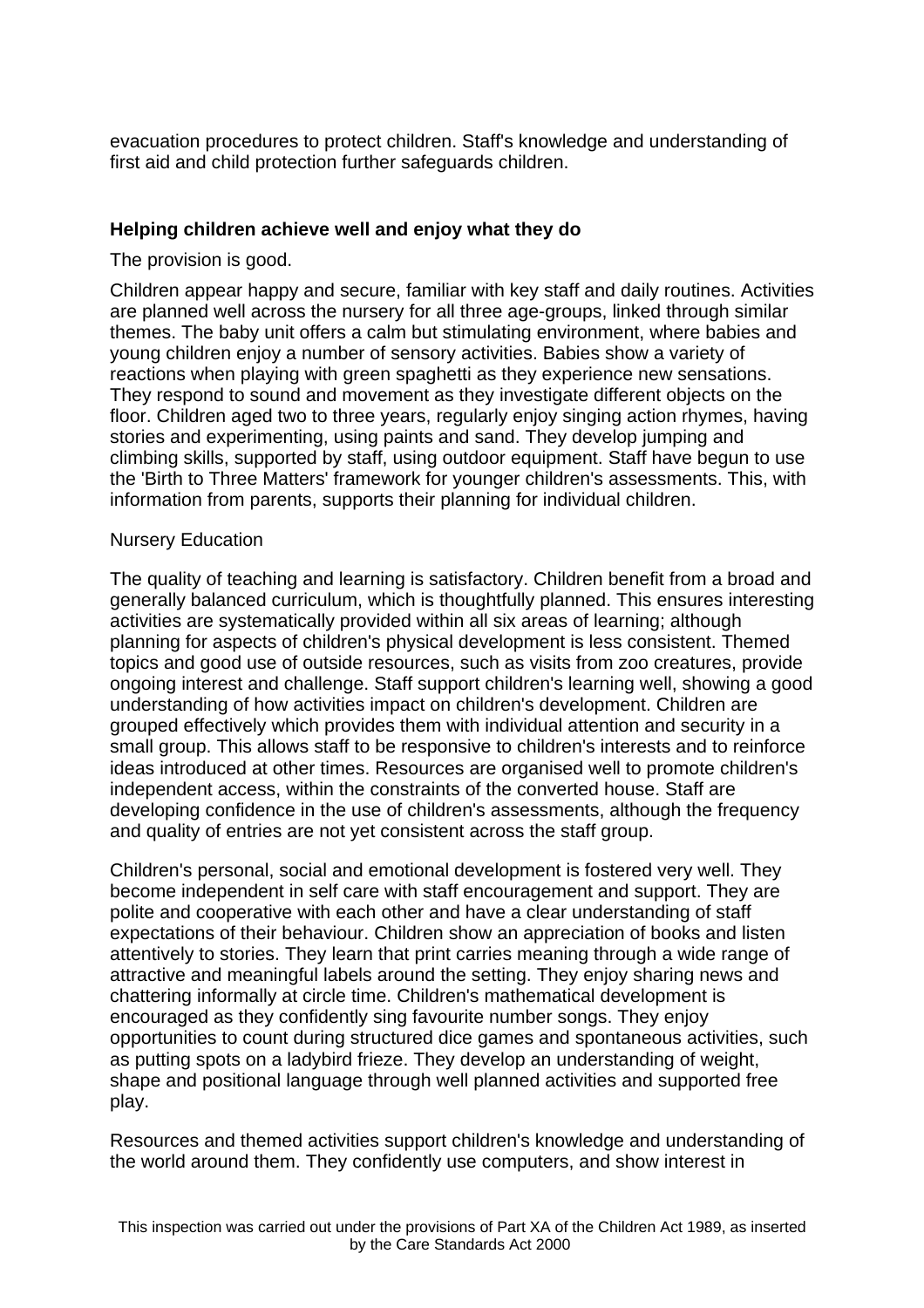everyday technology. They benefit from regular opportunities to investigate materials when cooking and making their own play-dough. Children's creative development is fostered well through daily craft activities, stories and music. They develop their own spontaneous role play and tell imaginative tales to interested staff. Children develop manipulative skills using scissors and small tools. They carefully balance cutlery on a plate as they walk across the dining room to clear their table. They confidently undertake a range of movement in the garden as they climb, slide and scramble on apparatus. However planning for children's outdoor play is not consistent; for example, opportunities for running and chasing are not routinely planned.

#### **Helping children make a positive contribution**

The provision is good.

The setting provides children and their families with a welcoming and friendly atmosphere. Children are valued and displays of their colourful art work, 'writing' and photographs, nurture their sense of belonging and self esteem. Children's needs are considered well and individual routines in the baby unit, such as sleeping, are recorded effectively and shared with parents. Children behave well as staff reinforce desired behaviour with praise and gently remind them of appropriate expectations. They are helpful and show consideration for others.

Children learn to appreciate cultural diversity as they use resources from different parts of the world, such as musical instruments. They find out about a range of festivals and celebrations in fun ways; such as role playing a staff member's wedding. They discover the natural world around them during topic work and shriek with delight as a rabbit jumps from its run in the garden. Children's spiritual, moral, social and cultural development is fostered.

Partnership with parents is good. A range of information about their children's care is available to parents, in attractive notice board displays and a regular newsletter. This includes themes and activities, with meaningful links to the early learning goals and the 'Birth to Three Matters' framework. Feedback is actively sought from parents to involve them in the setting. Information about children's development is shared effectively through informal discussion, daily feedback sheets and parents evenings.

## **Organisation**

#### The organisation is good.

A comprehensive range of policies and procedures support children's care and promote good practice within the setting. The small staff team provide continuity of care and security for children, and staff are familiar with children's needs. The setting, while not purpose built, is organised to ensure children play in comfortable, well-resourced rooms. Available space is used effectively to accommodate children of different age groups and provide a wide variety of activities. However there are occasional lapses in providing practical support for staff caring for children on the first floor. Documentation is generally well organised and continues to be updated and reviewed.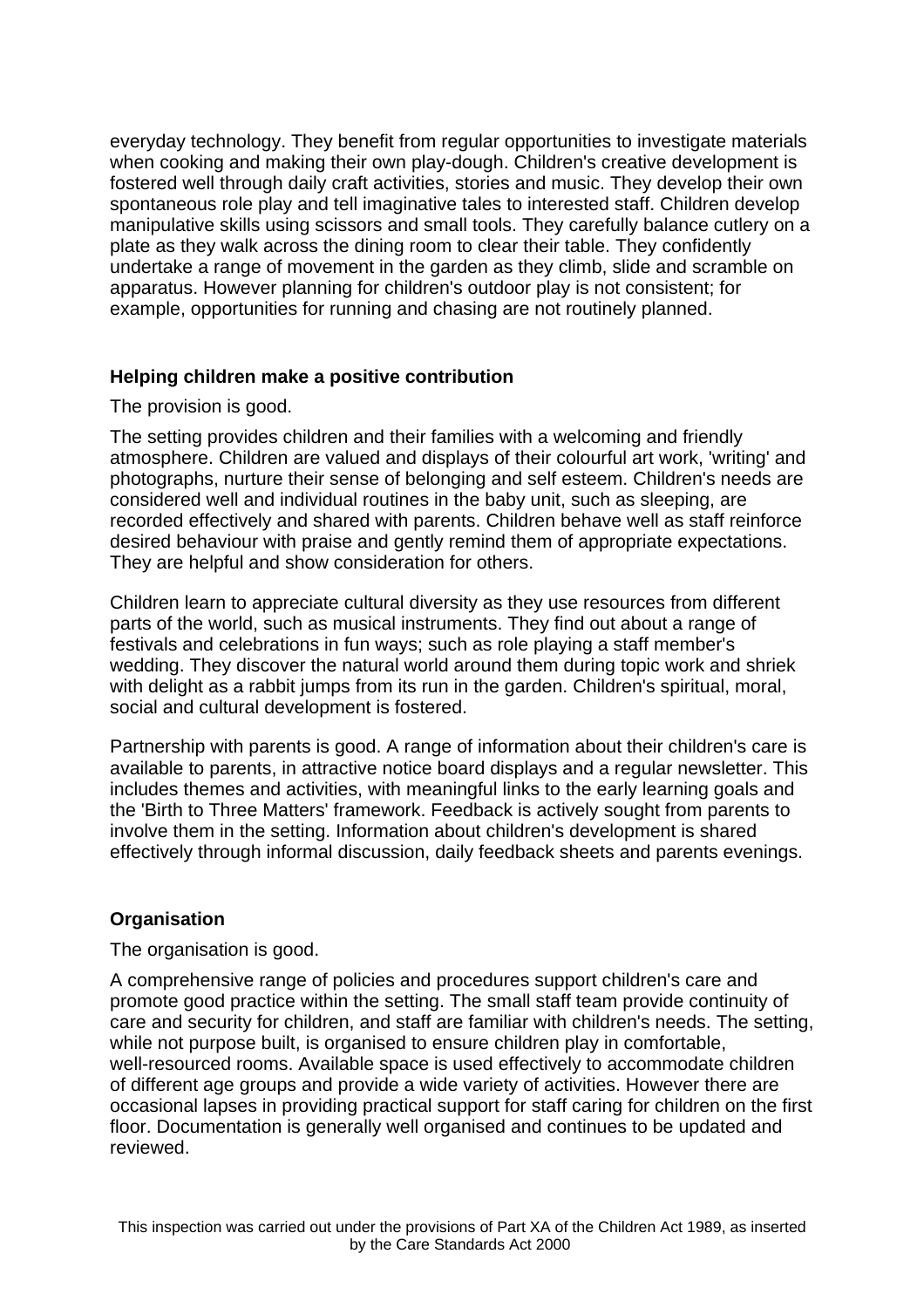Leadership and management is good. The owner and manager share clear aims and objectives. They are both involved in daily activities in the setting, supporting staff and monitoring the provision. Regular team meetings promote consistency within the experienced staff team and new staff receive appropriate induction. Ongoing staff training and appraisal ensures staff are motivated and that children benefit from their developing skills. Provision for nursery education continues to develop as staff gain confidence in the use of assessment and planning. The setting meets the needs of the range of children for whom it provides.

## **Improvements since the last inspection**

Not applicable.

## **Complaints since the last inspection**

The provision is required to keep a record of complaints made by parents, which they can see on request. The complaints record may contain complaints other than those made to Ofsted. Concerns were raised on 3 February 2005 under National Standard 1 (Suitable Person), that there were insufficient staff in areas of the nursery. An Ofsted inspector made an unannounced visit to the nursery and found this Standard was being met. However a recommendation was made under Standard 1 regarding notifying Ofsted of staff changes, which has been met. A recommendation under Standard 2 (Organisation), was also made regarding registration arrangements. Appropriate adjustments have been made to record keeping, although some minor inconsistencies still occur. The registered person remains qualified for registration.

# **THE QUALITY AND STANDARDS OF THE CARE AND NURSERY EDUCATION**

On the basis of the evidence collected on this inspection:

The quality and standards of the care are good. The registered person meets the National Standards for under 8s day care and childminding.

The quality and standards of the nursery education are good.

## **WHAT MUST BE DONE TO SECURE FUTURE IMPROVEMENT?**

#### **The quality and standards of the care**

To improve the quality and standards of care further the registered person should take account of the following recommendation(s):

• continue to monitor the effectiveness of arrangements for supporting the care of children on the first floor

## **The quality and standards of the nursery education**